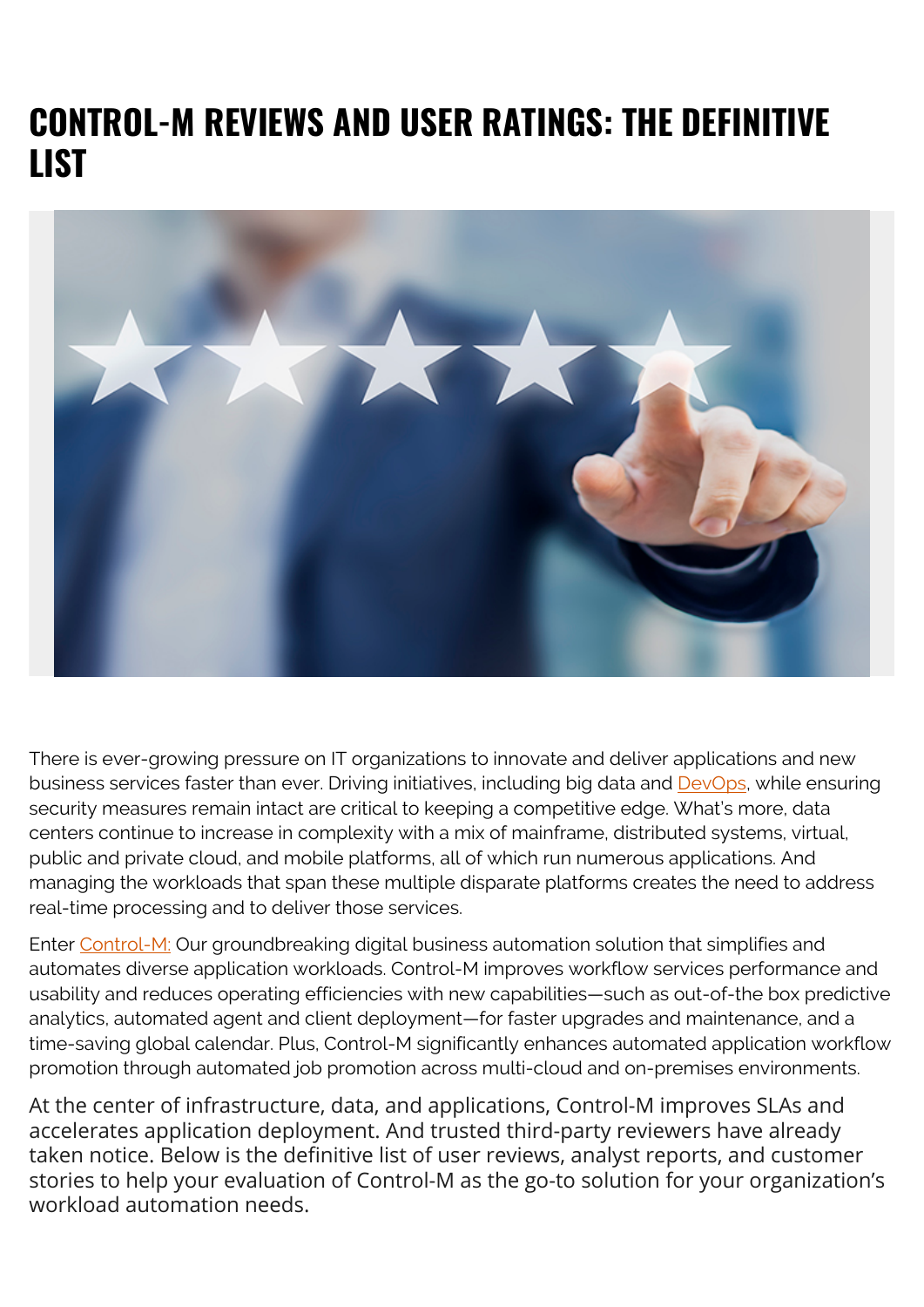## **TrustRadius**

TrustRadius is one of the most trusted review sites for business technology users to share real-world insights through in-depth reviews.

The overall [TrustRadius score of Control-M](https://www.trustradius.com/products/control-m/reviews#3) is 8.1 out of 10 from 89 reviews.

The Control-M Scorecard Summary shows high marks across the board with very high ratings in Likelihood to Recommend and Renew:



Ratings and Reviews (89)

Scorecard

**Product Details Alternatives** 

#### **Control-M Scorecard Summary**



The Feature Rating shows highest marks in Multi-Platform Scheduling and Central Monitoring:

#### **Feature Scorecard Summary**

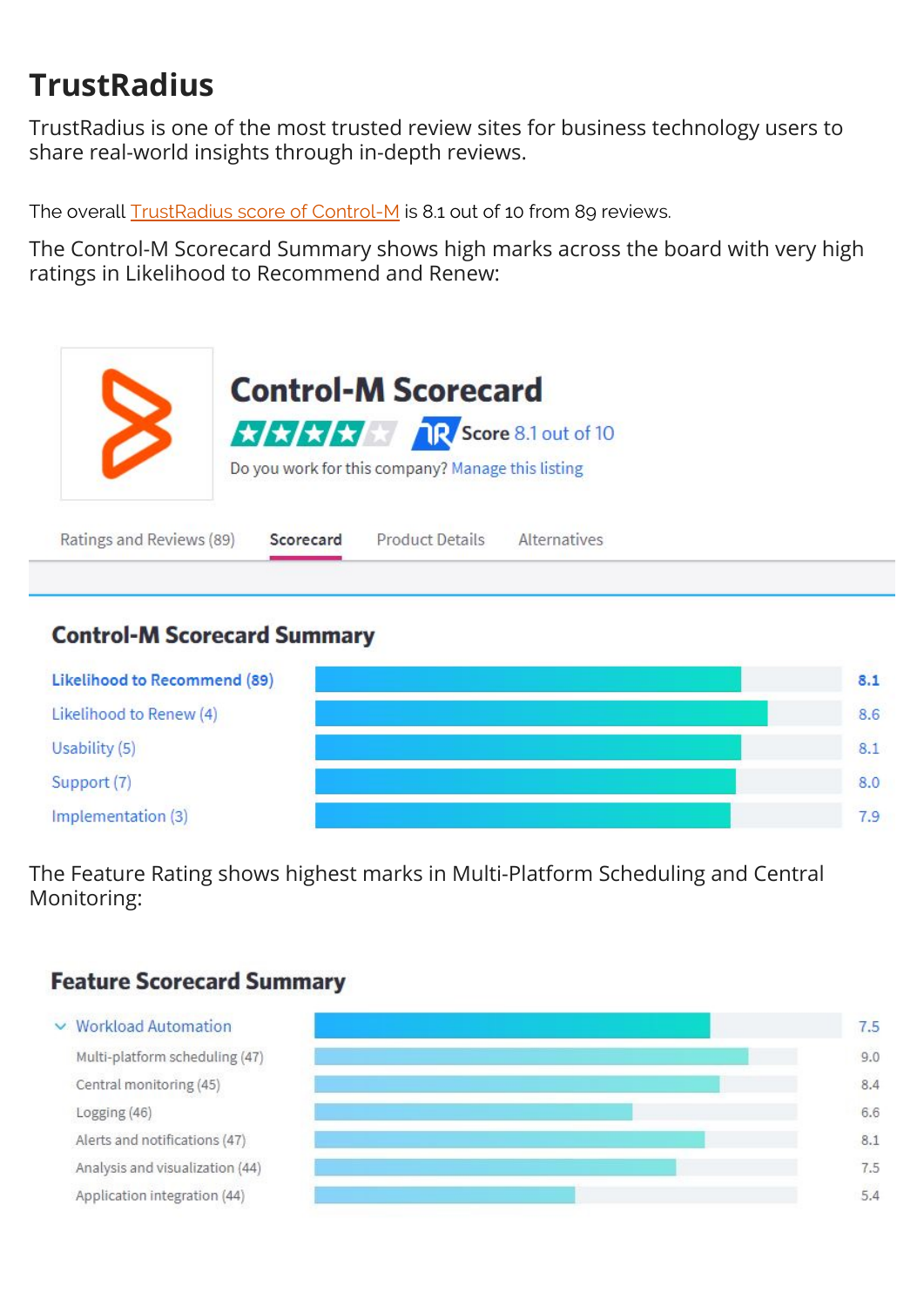## **IT Central Station**

IT Central Station has become a trusted website for crowdsourcing enterprise technology reviews. The website has an engaged community and offers objective feedback on everything IT. Control-M was ranked the #1 tool for June 2018 by average user ratings on IT Central Stations website.

[IT Central Station has 17 reviews](https://www.itcentralstation.com/products/control-m#product-reviews-section) for Control-M with an average of 4.2 out of 5 stars.



### **EMA Radar for Workload Automation**

[The EMA Radar report](https://blogs.bmc.com/forms/ema-radar-report-workload-automation.html) was based on a comprehensive survey with over 600 data points. EMA awarded the Control-M solution the highest overall score in its 2019 EMA Radar Report for Workload Automation. Since 2010, EMA has published five Workload Automation Radar reports and has recognized BMC as the overall leader all five times. In addition, EMA named BMC a Value Leader in this year's report. "Over the last nine years, BMC has continued to strengthen Control-M with new capabilities that empower organizations to reinvent their business and transform digitally," said Dan Twing, president and COO at EMA. According to the report, "The current focus for Control-M centers around end-to-end orchestration across multiple clouds, simplifying and scaling data pipelines, and supporting DevOps."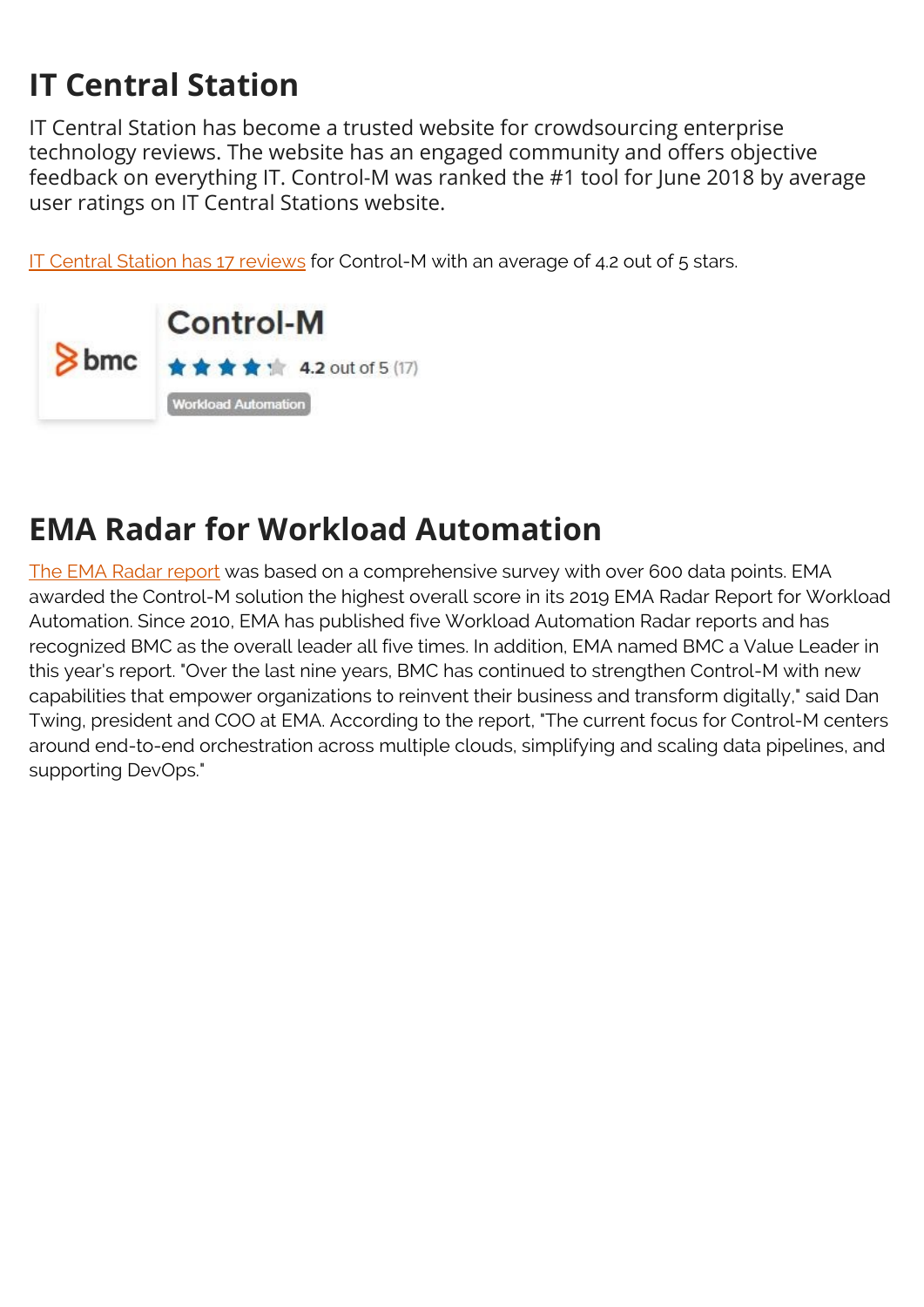

- Improving the speed, accuracy, and standardization of the software lifecycle
- Automating every aspect of the big data pipeline
- Enabling tight integration across multi-cloud environments

### **Hear from Our Customers**

Many customers from various industries have been able to benefit from Control-M. Here's a handful for you to view:

- [CARFAX:](https://blogs.bmc.com/customers/carfax.html) CARFAX speeds time to production with Control-M and DevOps
- [Management Science Associates Inc.:](https://blogs.bmc.com/customers/management-science-associates.html) MSA leverages Control-M to turn big data into big insights for clients
- [Up Si Vale:](https://blogs.bmc.com/customers/up-si-vale.html) Up Si Vale ensures reliable service delivery with Control-M
- [Sky Italia:](https://blogs.bmc.com/customers/sky-italia.html) Sky Italia drives customer engagement with Control-M orchestration
- [Raymond James Financial:](https://blogs.bmc.com/customers/raymond-james.html) Raymond James Financial manages over \$500B in customer assets with optimized workload automation